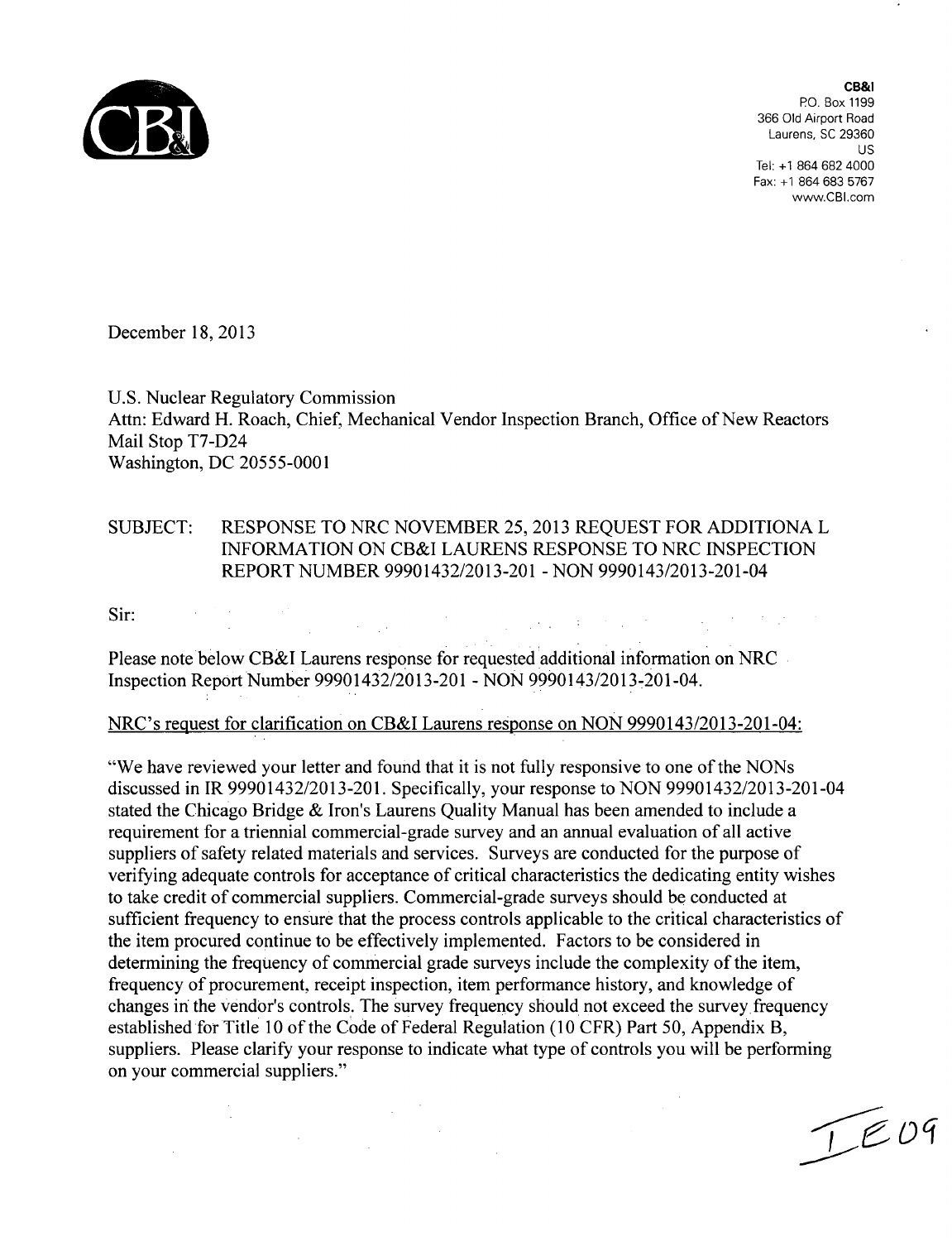CB&I Laurens reply for additional information requested on CB&I Laurens response to NON 99901432/2013-201-04:

CB&I Laurens shall establish written procedures in the CB&I commercial grade dedication program to conduct surveys of commercial suppliers at sufficient frequency to ensure that the process controls applicable to the critical characteristics of the item procured continue to be effectively implemented.

The procedures will include consideration of the complexity of the item, frequency of procurement, receipt inspection, item performance history, and knowledge of changes in the vendor's controls for determining the frequency of the surveys, with a limit such that the frequency of survey will not exceed three years (Triennial).

An initial survey of a commercial supplier shall be completed and approved before the vendor is allowed to begin supplying the applicable materials or services.

Commercial suppliers providing items for commercial grade dedication by CB&I Laurens will be surveyed to verify that adequate processes and controls are in place to ensure acceptance of the critical characteristics. CB&I Laurens contractual documentation to commercial suppliers will state the vendors Quality Manual (or Quality Management System description) and details regarding the item's critical characteristics, documentation requirements, and surveillance requirements.

Additionally, commercial suppliers will be subject to a documented, annual evaluation and semiannually evaluation and the monitoring of NCR progress and closure. This annual evaluation will consist of communication with vendor to identify any changes in quality management, quality system/manual, review of quality documentation, certificates of conformance, nonconformance/corrective action, review audits results (ASME or NRC) and review of surveillance/receiving inspection reports.

CB&I Laurens QA/QC Manager will analyze the results of the annual evaluation for deficiency/trends in the commercial supplier's quality management system, procedure and/or processes as applicable and the appropriate action will be taken. This action will vary depending on the changes that have occurred and include; The addition of a restriction to the supplier on the Approved Vendors List (AVL); re-survey of the supplier for verification of the applicable critical characteristics; or removal from the (AVL).

Also semi-annually, the CB&I Laurens QA/QC Manager will complete a documented review of the Vendor's Non Conformance Report (NCR) log to identify any suppliers developing trends that could be adverse to quality and initiate corrective action.

On a weekly basis, CB&I Laurens QA/QC Manager will provide follow-up correspondence to supplier personnel responsible for pending disposition and closure of NCR to ensure a timely closure and to identify NCR's open in excess of 30 days.